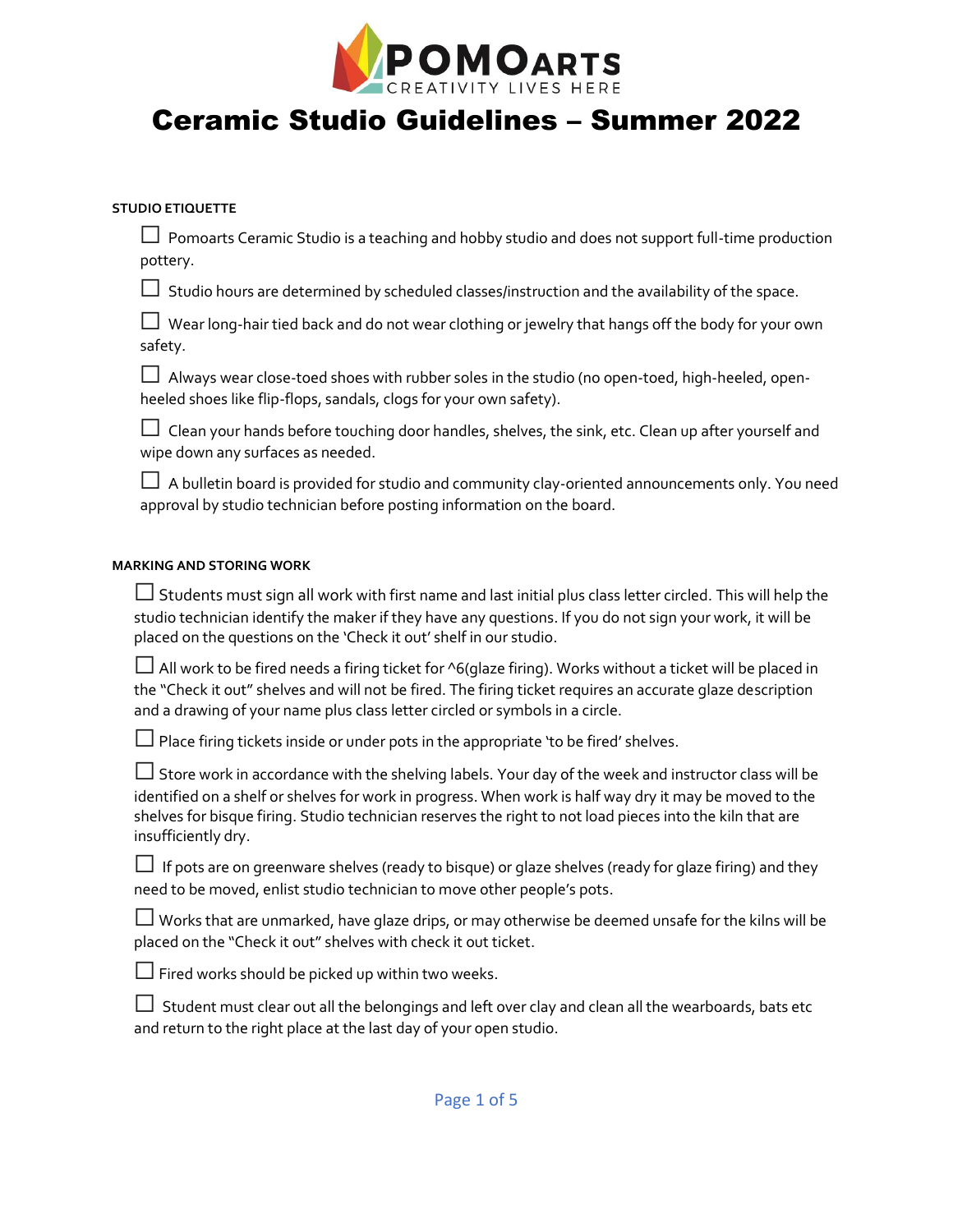

#### **PRODUCTION**

 $\Box$  Each student and enrolled open studio participants may make a maximum of 15-18 pieces per session. Pot sizes are limited by kiln and kiln shelf sizes.

 $\Box$  The maximum size is up to 10-12" in diameter at the base, 12" in diameter at the top and 12" tall. For rectangular or free-form pieces, the maximum size is 8" x 15". Pieces less than 3" in diameter are two-forone. There is no limit on test tiles if less then 3".

\**Note that if the majority of the pieces are the maximum size, the firing schedule will be delayed due to limited kiln space.*

### **PRODUCTION DEADLINES**

Students and open studio participants are asked to follow these deadlines:

☐Last Wet Clay Day - The second-last week of your class is the last day a project can be started in class. You can finalize your piece(s) at the open studio that same week and move to kiln room for bisque firing.

 $\Box$  Greenware Deadline – The last day (final class day) of your classes for students or second last week of open studio for enrolled open studio participants; all greenware projects must be moved and placed in the kiln room shelf for bisque firing. **No new projects can be started at this point**.

☐Glazeware Deadline - The last day of your open studio (a week after your final day of class) or enrolled open studio participants; all projects must be glazed and ready for final firing and placed in the kiln room shelf.

At the end of each session, an email will be sent to students when final projects can be picked up. We will strive to complete all firing after the last week of open studio. **Unclaimed pieces will be discarded after the pick-up deadline.** 

#### **The WHEEL THROWING ROOM**

 $\Box$  Students are to clean the entire wheel, splash pans, bats, including under the wheel head, and legs.

 $\Box$  After cleaning entire wheel, the foot pedal must rest on the wheel.

 $\Box$  Stools should be cleaned and put right side up on the table after the table has been cleaned as well to free the floor for cleaning.

 $\Box$  Tables are to be spritzed with water to prevent dust and scraped of clay, then sponged clean.

### *\*It is important that all students know it is their responsibility to clean for health reason.*

### **HANDBUILDING ROOM**

 $\Box$  Students should thoroughly clean all equipment, tools, molds, wareboards, textures, rolling pins, bending-wheels, canvas for slab roller and table etc. spaces using wet-cleaning techniques (i.e., sponge, spritz and scrape). All equipment must be left clean and ready for the next class.

Page 2 of 5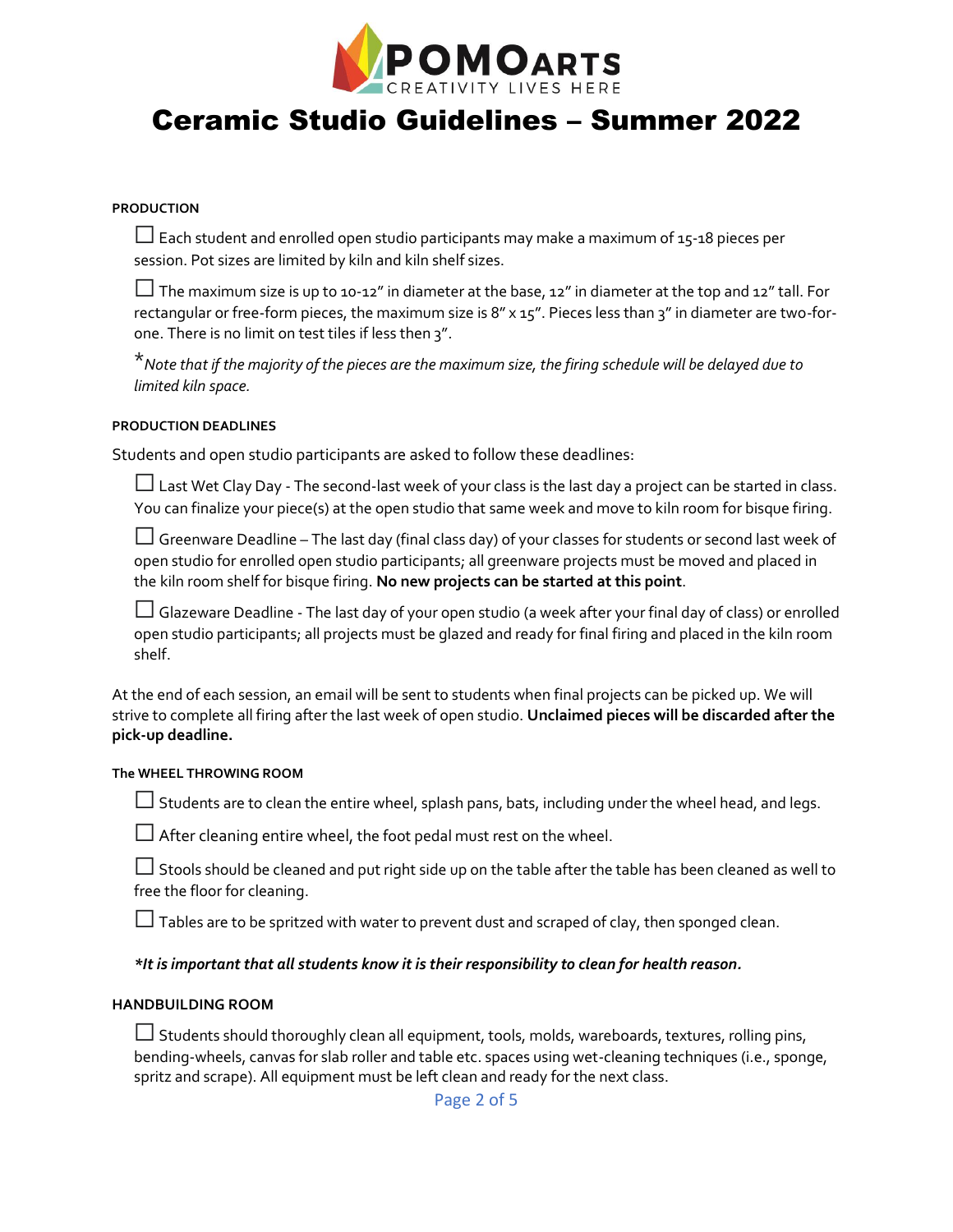

 $\Box$  Students must also put the chairs on top of table after cleaning the table.

 $\Box$  Make sure all clay scraps are disposed of properly.

 $\Box$  Student should clean their work area and wedging table with wet sponge.

 $\Box$  Any new materials including underglazes that the instructor or student wants to use must be approved by the studio technician before use.

### **THE GLAZE ROOM**

 $\Box$  Glazing must be done under the supervision of an instructor or studio manager until the user has approval for glazing independently. Please plan use of class and studio time appropriately.

 $\Box$  Pay attention to test tiles, warnings, and glaze combinations that may not react well together – this work may not be fired, or you will be held responsible for damages.

 $\Box$  An accurate glaze description is required on any firing tickets with work on the glaze shelves.

 $\Box$  When glazing, students are required to wear rubber gloves to avoid contact with skin. Reusable nitrile gloves are available from the Registration Desk for \$4 or bring your own.

 $\Box$  Any items the studio manager deems as 'unfinished' to fire will be placed on the 'Check it out' shelves. Please check those shelves periodically for work that may need adjustment.

☐**Please take your time to read through all the glazing prep signage before start.** Proper glazing is very important. You hard work can be ruined if you don't follow glaze guidelines specially if you want to do glaze combination.

 $□$  No glaze can be applied on the bottom  $1/8$  inch of pot. We will provide basic wax.

 $\Box$  Always thoroughly wipe the bottom of your pots with a cleanly rinsed damp sponge before placing on the 'to be glaze fired' shelves. Glaze remnants on the outside of waxed areas will not be fired.

 $\Box$  Place clean newspaper down on the tables before placing bisqueware on them. Do not wax or glaze directly on any tables. When finished glazing, all papers should be thrown away.

 $□$  Glaze drips during firing can happen during firing, but you can prevent them! To avoid this, make sure your pots have clean bottoms and the glaze is not too thick on the lower half.

☐ If your pot drips or sticks to a kiln shelf, a studio manager will assess the damage and ensure your pot is safe to handle. Glaze drips create razor-sharp edges on pots that have successfully been removed from the shelf and will cut you if touched. A grinding fee or shelf replacement fee may be charged to you for the damaged shelf.

 $\Box$ To avoid glaze mishaps, you may, occasionally, includes to the ceramic tech the note to place a bisque tile or stilts under your work for the shelf's protection.

 $\Box$  Do not apply oxides, stains, underglazes, etc. to the bottom of your work as that can stain the shelves.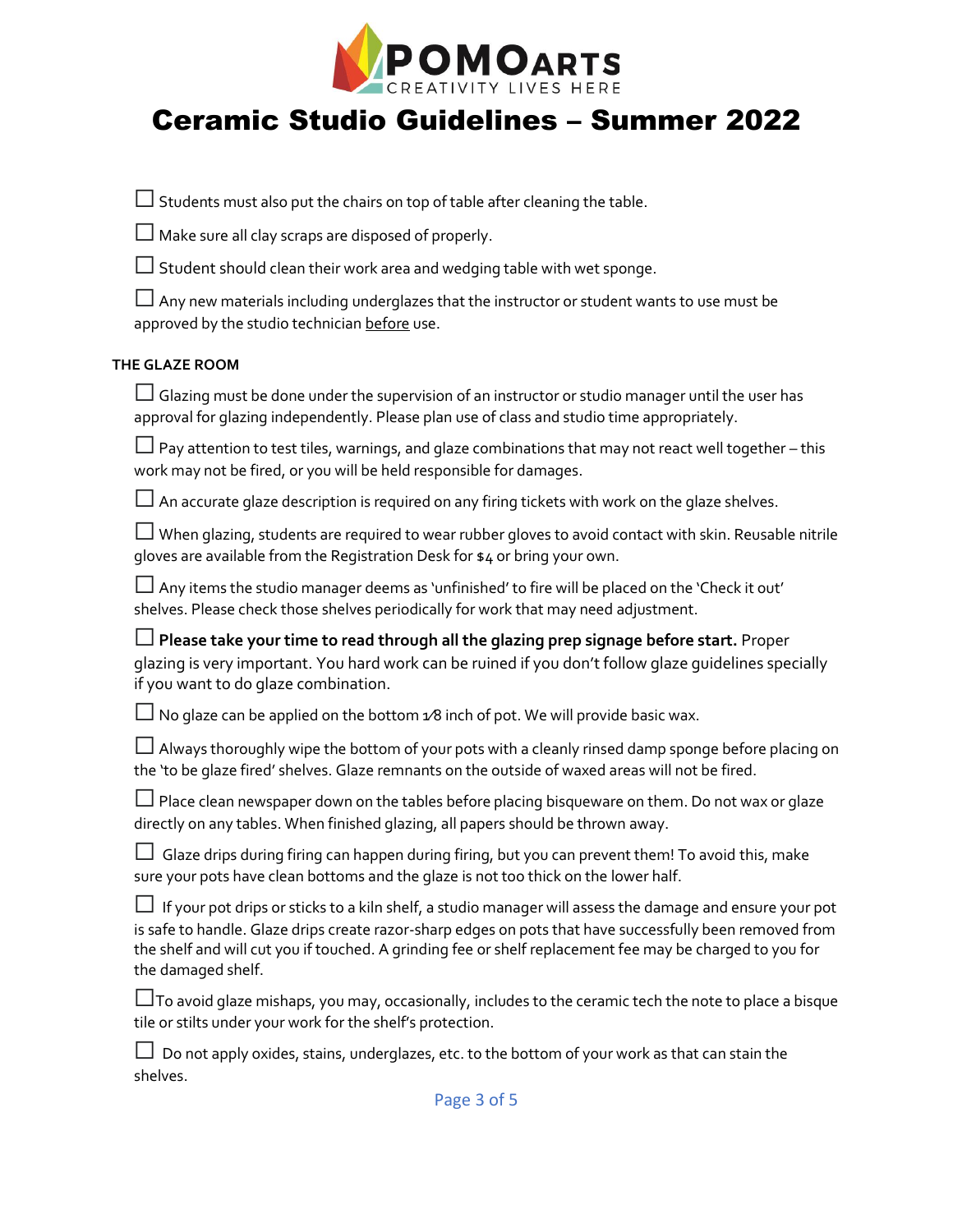

| $\Box$ Make sure all glaze buckets are clean and tightly sealed and put it back under the table.               |
|----------------------------------------------------------------------------------------------------------------|
| Students should clean all glaze tongs, glaze trailers, sponges, stir sticks, tables, tools and neatly returned |
| to shelves. Clean floors if spills have occur. The cleaning mop and bucket are in the closet behind the        |
| main sink at the hall way.                                                                                     |

### **FIRING**

 $\Box$  No one under any circumstance is to touch or operate any kiln.

☐All works must be accompanied by a completed "Firing Ticket" (for glaze firing). Tickets are available upon request to the instructor as well as kiln room.

 $\Box$  6/8-week class firing tickets will always take priority when kiln firing throughput is strained due to heavy-use periods, maintenance, or availability.

### **PLEASE BRING YOUR OWN**

 $\Box$  Dry clean plastic bags or garbage bags to cover your pieces.

 $\Box$  If you have any, bring plastic containers with lids to protect your work during storage.

 $\square$  Bring towels to clean your hands while you are working.

### **PROJECT STORAGE**

 $□$  Space is available for storing projects in various stages of development in the studio and in the storage shelves. Projects should be stored carefully without touching other people's work. As storage space is limited, please move your pieces to the next stage as soon as they are ready.